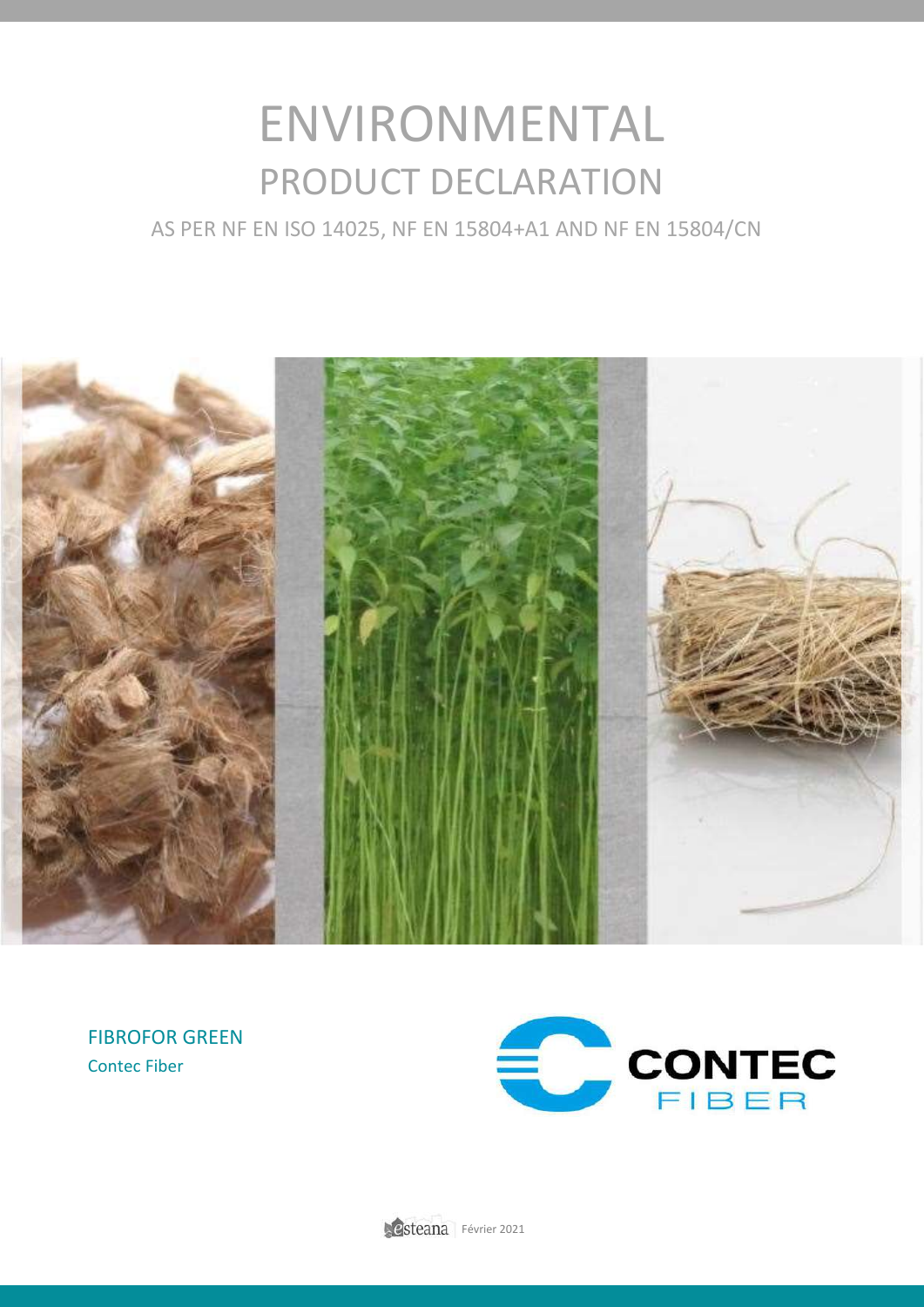## **INTRODUCTION**

#### GENERALITIES

The information contained in this declaration is given under the responsibility of the declarer. Any use of the information thus provided, whether in full or in part, must always at least be accompanied by the full reference of the original declaration: "Producer, Full title, Publication date". For any further information concerning the drawing up of this EPD or the products it covers, please contact the declarer.

This document is an Environmental product declaration for a building material drawn up in compliance with the NF EN ISO 14025 (August 2010) standard. This EPD is supplemented by additional information in compliance with the NF EN 15804+A1 (April 2014) standard and French legal requirements on EPDs.

EDP TERMINOLOGY

ABBREVIATIONS USED IN THE DOCUMENT

| LCA  | Life Cycle Assessment                    |
|------|------------------------------------------|
| FPD  | <b>Environmental Product Declaration</b> |
| I CI | Life Cycle Inventory                     |
| LCIA | Life Cycle Impact Assessment             |
| MNA  | Module Not Assessed                      |
| PCR  | <b>Product Category Rule</b>             |

UNITS OF MEASURE USED IN THE DOCUMENT

| M.             | Megajoule (unit of energy)     |
|----------------|--------------------------------|
| kWh            | Kilowatt-hour (unit of energy) |
| kg             | Kilogram (unit of weight)      |
| g              | Gram (unit of weight)          |
| m              | Metre (unit of length)         |
| mm             | Millimetre (unit of length)    |
| m <sup>2</sup> | Square metre (unit of area)    |
| m <sup>3</sup> | Cubic metre (unit of volume)   |
|                |                                |

#### RESULT DISPLAY FORMAT

The LCIA results are displayed in scientific format with three significant digits: 1.23E+02 reads 1.23x10<sup>2</sup>.

#### PRECAUTIONS WHEN USING THE EPD TO COMPARE PRODUCTS

EPDs for building materials may not be comparable if they do not comply with NF EN 15804+A1, are not drawn up on the same harmonised scientific basis, do not cover the same functional units, are not based on the use of the products and their impacts on the building, and do not take into account the complete life cycle (all information modules).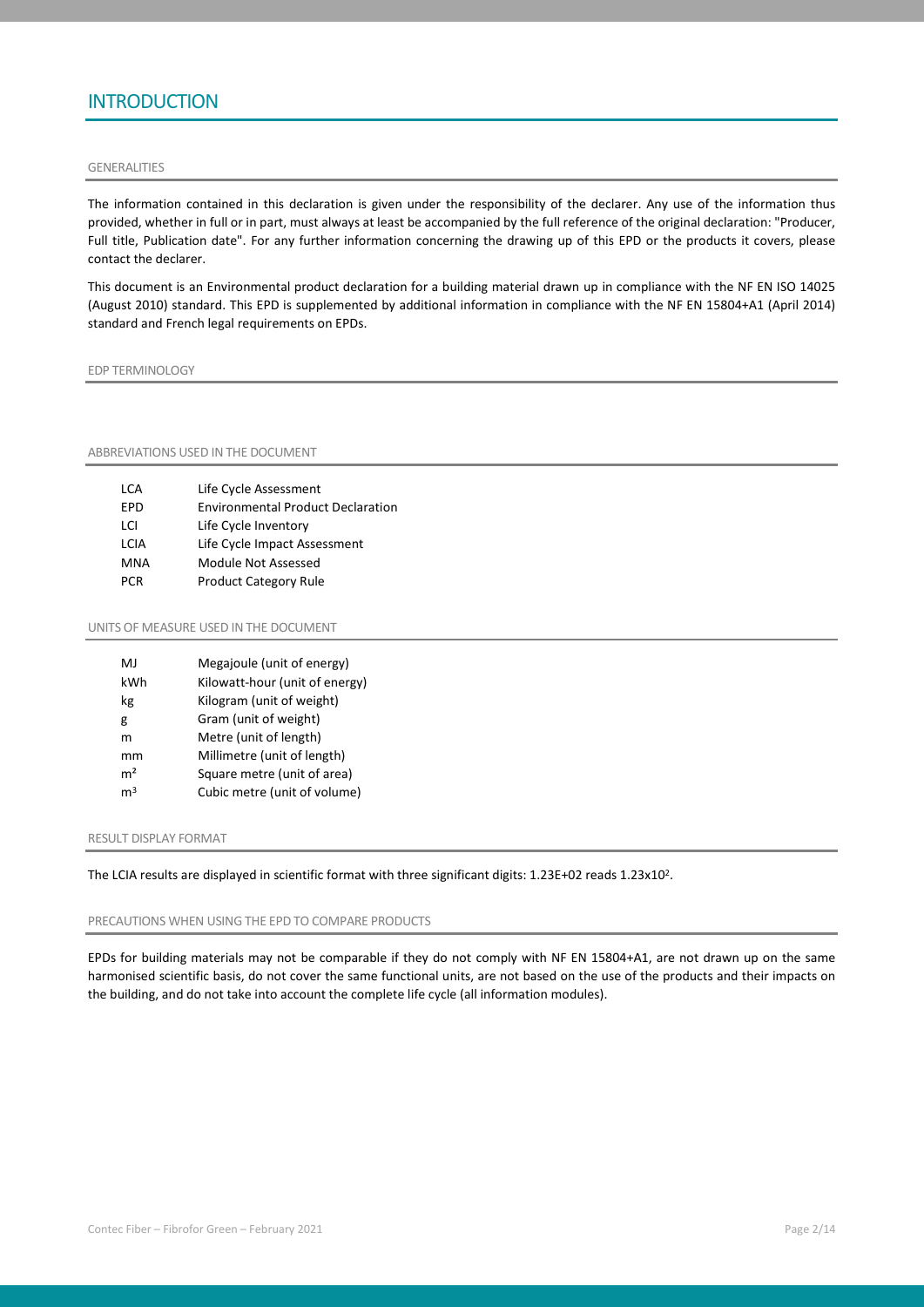## 1. GENERAL INFORMATION

| Declarer         | Contec Fiber AG<br>Via Innovativa 21,<br>CH 7013<br>Domat-Switzerland                                                                |
|------------------|--------------------------------------------------------------------------------------------------------------------------------------|
| Production       | Esteana<br>26 rue Mège<br>83220 Le Pradet - France                                                                                   |
| Type of LCA      | "Cradle-to-gate"                                                                                                                     |
| Products covered | The products covered by this EPD are Fibrofor Green jute fibres manufactured by Contec<br>Fiber and available from Viersen, Germany. |
| Declared impacts | The declared impacts are those of Fibrofor Green jute fibres.                                                                        |

## 2. FUNCTIONAL UNIT AND TYPICAL PRODUCT DESCRIPTION

| Declared unit                                                   | Composed of 1 kg of packed jute fibre, available from Viersen, Germany, ready to be shipped<br>to the customer. This choice of declared unit makes it easy to multiply the environmental<br>results by the amount of fibre corresponding to a specific application.                                               |
|-----------------------------------------------------------------|-------------------------------------------------------------------------------------------------------------------------------------------------------------------------------------------------------------------------------------------------------------------------------------------------------------------|
| Technical specifications not<br>included in the functional unit | Crack prevention in concrete (recommended use)                                                                                                                                                                                                                                                                    |
| Unit                                                            | kg                                                                                                                                                                                                                                                                                                                |
| Typical product description                                     | The typical product subject of this EPD is a natural jute fibre. Jute fibre, commonly known as<br>jute, comes from jute bark. The product comes in the form of multi filaments of this natural<br>bio-sourced fibre. The fibres are about ten millimetres long and have a unit diameter of 20<br>to 250 µm.       |
|                                                                 | Once assembled, the fibres form this multi filament of a density equal to 200kg/m3                                                                                                                                                                                                                                |
| Description of use                                              | Green Fibre can be included to eliminate plastic shrinkage from cement-based formulations.<br>Green Fibre is used for the production of concrete floors, precast elements, screeds, stucco,<br>shotcrete and renders. The recommended dosage is 300 to 600 $g/m3$ depending on the<br>materials and applications. |
| Main constituents                                               | Jute fibre<br>Water (moisture in the fibres)<br>Co-polymerisation products<br>Jute oil                                                                                                                                                                                                                            |
| Declaration of content                                          | The typical product does not contain more than 0.1% by weight of substances classified as<br>substances of very high concern (SVHC) according to the candidate list provided by Annex XIV<br>of the REACH Regulation.                                                                                             |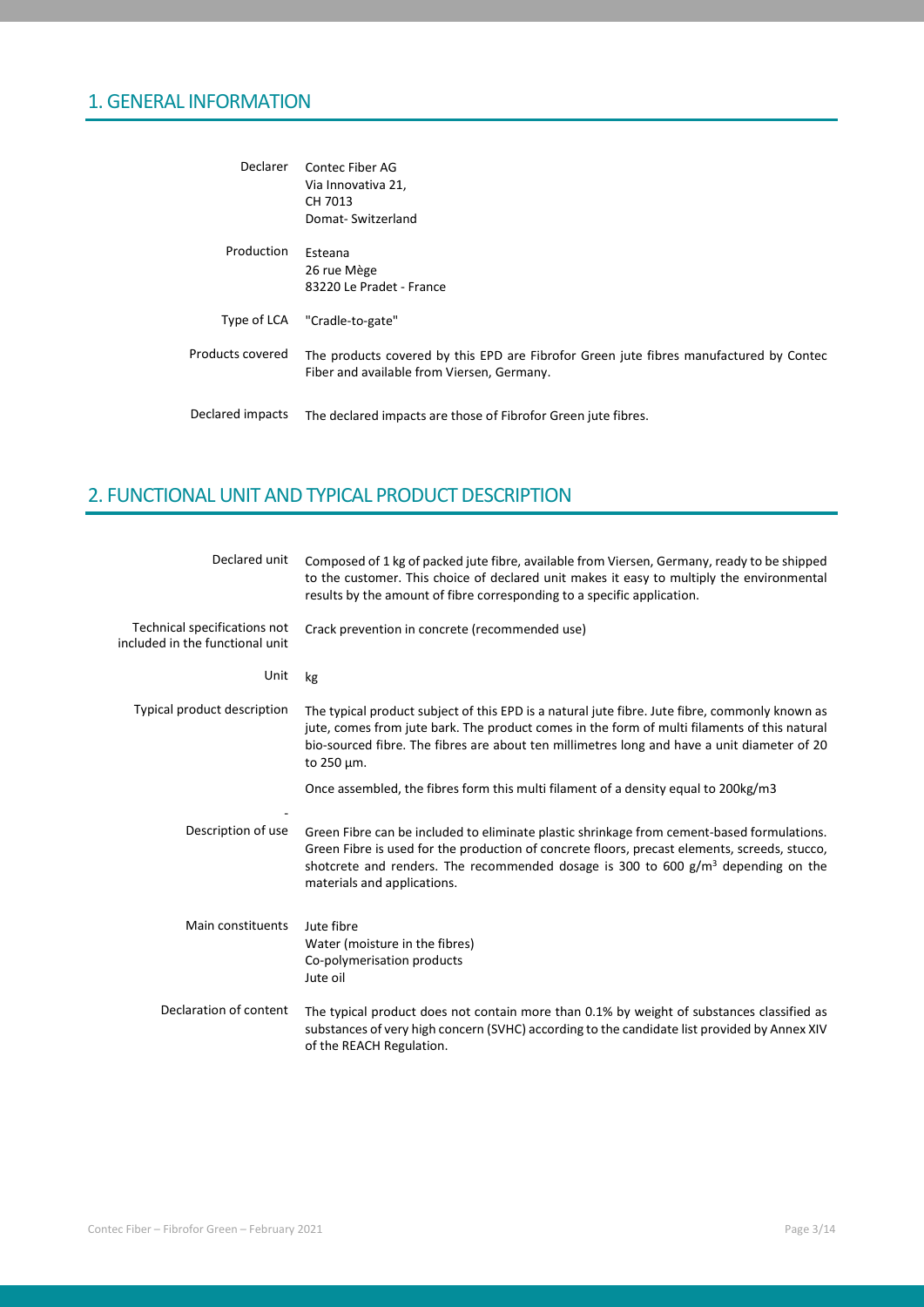#### DETAILS OF THE MAIN CONSTITUENTS FOR THE REFERENCE PRODUCT

| Main constituents                   | <b>Materials</b> | Weight for the reference product (linear<br>m) |
|-------------------------------------|------------------|------------------------------------------------|
| Green Fibre                         |                  | 1.00 kg                                        |
| Of which jute fibre                 | Fibre            | 0.980 kg                                       |
| Of which co-polymerisation products |                  | $0.012$ kg                                     |
| Of which jute oil                   | Oil              | $0.008$ kg                                     |
| Packaging                           |                  | $0.53$ kg                                      |
| Of which paper bag                  | Paper            | $0.43$ kg                                      |
| Of which cardboard                  | Cardboard        | $0.09$ kg                                      |
| Of which plastic pallet             | PP               | $0.01$ kg                                      |

#### EXPLANATIONS COVERING THE REFERENCE SERVICE LIFE (RSL)

| Parameter                                                                                                                                                  | Value                                                    |
|------------------------------------------------------------------------------------------------------------------------------------------------------------|----------------------------------------------------------|
| Reference service life duration                                                                                                                            | Not concerned                                            |
| Declared product properties (ex works) and finishes                                                                                                        | Products leaving the plant are finished and ready-to-use |
| Design parameters (if specified by the manufacturer), including<br>references to appropriate practices                                                     |                                                          |
| Quality implementation according to the manufacturer's instructions                                                                                        | Not concerned                                            |
| Outdoor environment (for outdoor applications), for example: bad<br>weather, pollutants, UV and wind exposure, building orientation,<br>shade, temperature | Not concerned                                            |
| Indoor environment (for indoor applications), for example:<br>temperature, humidity, exposure to chemicals                                                 | Not concerned                                            |
| Conditions of use, for example: frequency of use, mechanical<br>exposure                                                                                   | Not concerned                                            |
| Maintenance, for example: required frequency, type and quality of<br>replaceable components                                                                | Not concerned                                            |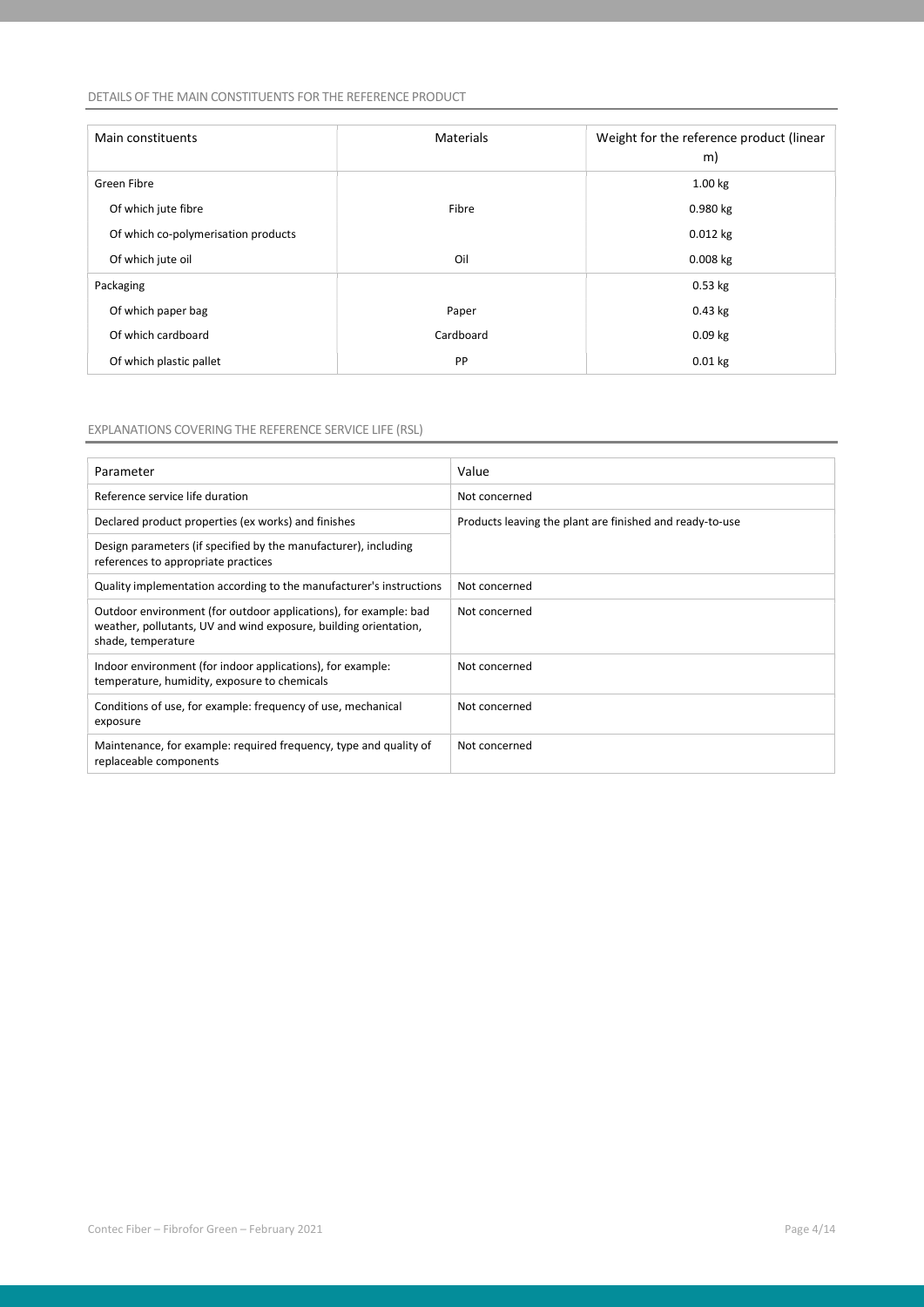### 3. STEPS, SCENARIOS AND ADDITIONAL INFORMATION





- Soil preparation (ploughing, harrowing...), jute planting, jute growth, use of fertilisers (N, P, K, lime), pesticides, water, as well as windrowing and bundling. The processes especially include carbon dioxide capture and material renewable energy by photosynthesis, and the production and combustion of fuels for jute growing machinery.
- Transport of the jute (fibres, chaff and seeds) from the harvest location to the fibre extraction location.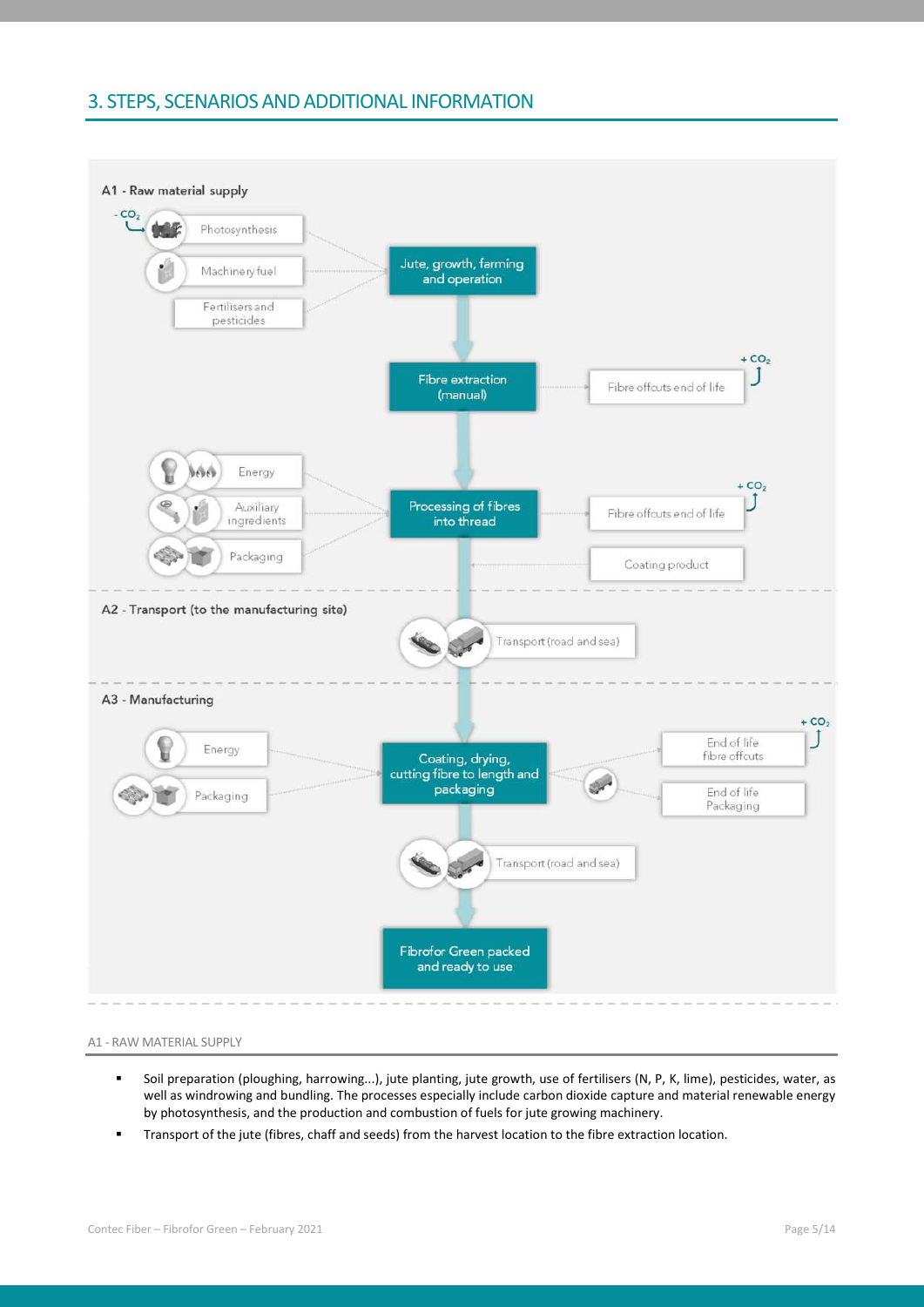- Fibre extraction process carried out entirely manually: from retting to fibre extraction, rinsing and sun drying before batching.
- Transport of the jute fibres from the fibre extraction location to the company processing the fibres into jute threads.
- Sorting according to quality, fibre softening, bundling, carding and drawing of the fibres before batching. The processes include electricity consumption as well as machine lubricant consumption.
- End of life of jute fibre off-cuts generated during the fibre extraction process and the processing of the fibres into jute threads. This includes all processes related to their processing up to the waste exit status.
- Extraction of raw materials and production of jute fibre packaging (pallet, paper, cardboard, plastic film and plastic strap). The processes are included up to the exit gate from the packaging production site.
- Availability of co-polymerisation products for fibre coating.

#### A2 - TRANSPORT TO THE MANUFACTURING SITE

- "Transport of the packed jute fibres between their production site and the manufacturing site in South Korea. The processes especially include the production and combustion of the fuel consumed by the ships and trucks.
- Transport of fibre coating co-polymerisation products from their production site and the manufacturing site in South Korea. The processes especially include the production and combustion of the fuel consumed by the trucks.

#### A3 - MANUFACTURING

- Provision of electricity for fibre coating, drying, fibre cutting, sorting and packaging (raw material extraction, production, transport).
- Extraction of raw materials and production of Fibrofor Green packaging (plastic pallet, cardboard, paper and water-soluble bags). The processes are included up to the exit gate from the packaging production site.
- End of life of the jute fibre waste generated during the Fibrofor Green production process. This includes all processingrelated processes up to the waste exit status.
- End of life of recyclable jute thread packaging (wooden pallets). Includes all packaging waste transport and processing related processes to the waste exit status (before recycling). "Materials for Recycling" flows are declared.
- End of life of non-recyclable jute thread packaging (paper, cardboard, strapping and plastic film). This includes all processes related to the transport of packaging waste and its processing until complete elimination (landfill or incineration). "Exported energy" flows are declared for the incinerated part.
- Transport of the packed Fibrofor Green from the manufacturing site to Viersen, Germany. The processes especially include the production and combustion of the fuel consumed by the ships and trucks.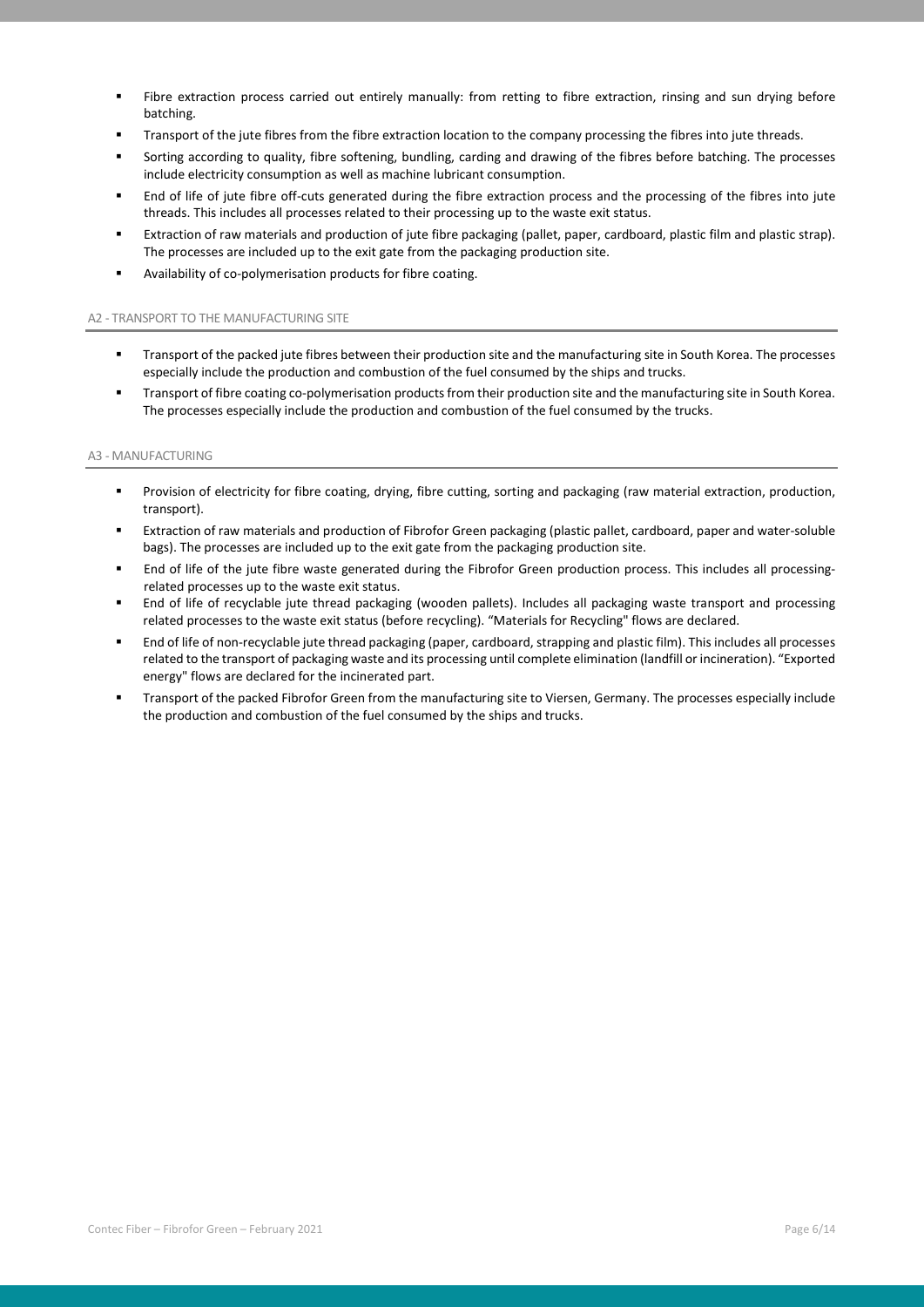# 4. LIFE CYCLE ASSESSMENT METHODOLOGY

| PCR used           | NF EN 15804+A1 standard "Sustainability of construction works. Environmental product<br>declarations. Core rules for the product category of construction products", accompanied by<br>its national supplement NF EN 15804/CN.                                                                                                                                 |
|--------------------|----------------------------------------------------------------------------------------------------------------------------------------------------------------------------------------------------------------------------------------------------------------------------------------------------------------------------------------------------------------|
| System Boundaries  | The system boundaries have been set in compliance with the EN 15804+A1 standard, in<br>particular concerning the "modularity" rules (processes are allocated to the module in which<br>they take place) and "polluter pays" rules (waste treatment processes are allocated to the<br>processes that generate the waste).                                       |
|                    | The processes included in each life cycle step are summarised in the life cycle diagram and<br>the paragraphs in section 3.                                                                                                                                                                                                                                    |
|                    | By convention, the following processes have been considered outside the boundaries:                                                                                                                                                                                                                                                                            |
|                    | ٠<br>For step A1: production site lighting                                                                                                                                                                                                                                                                                                                     |
|                    | For step A2: employee transport<br>٠                                                                                                                                                                                                                                                                                                                           |
|                    | For all the steps: manufacturing and heavy maintenance of the production tool and<br>٠<br>transport systems (trucks, roads, electricity pylons, buildings and heavy equipment<br>on the manufacturing site, etc.). However, some generic data used for this work has<br>been included with the infrastructure contributions.                                   |
| Cut-off rule       | The cut-off rules set out in EN 15804+A1 have been complied with (1% per process, 5% per<br>module, in terms of weight and primary energy consumption). The unreported flows for this<br>EPD are as follows:                                                                                                                                                   |
|                    | Provision of jute oil<br>٠                                                                                                                                                                                                                                                                                                                                     |
| Assignments        | Provision of sodium salt<br>٠<br>The co-product allocation rules defined by the EN 15804+A1 standard have been complied<br>with:                                                                                                                                                                                                                               |
|                    | Allocation avoided as much as possible;<br>٠                                                                                                                                                                                                                                                                                                                   |
|                    | Allocation based on physical properties (e.g. weight, volume) when the difference in<br>٠<br>revenue generated by co-products is small;                                                                                                                                                                                                                        |
|                    | In all other cases, allocation based on economic values;<br>٠                                                                                                                                                                                                                                                                                                  |
|                    | Flows of materials with specific inherent properties, e.g. energy content, elemental<br>٠<br>composition (for example biogenic carbon content), always allocated to reflect the<br>physical flows, regardless of the selected allocation for the process.                                                                                                      |
| Representativeness | Most of the generic LCI data used is taken from the Ecoinvent V3.5 "allocation, cut-off by<br>classification", database which was last updated in August 2018. It corresponds to processes<br>taking place in the countries concerned or around the world, the most precise data having<br>been given priority, and adjustments having been made if necessary. |
| Result variability | Calculations were carried out on all sensitive parameters related to the manufacture of Green<br>Fibre covered by this EPD in order to assess result variability for the following control<br>indicators:                                                                                                                                                      |
|                    | Global warming<br>$\bullet$<br>Non-renewable primary energy technique<br>$\bullet$<br>Non-hazardous waste<br>$\bullet$                                                                                                                                                                                                                                         |
|                    | The results of these calculations show that all products covered have indicators less than 1.4<br>times the declared value.                                                                                                                                                                                                                                    |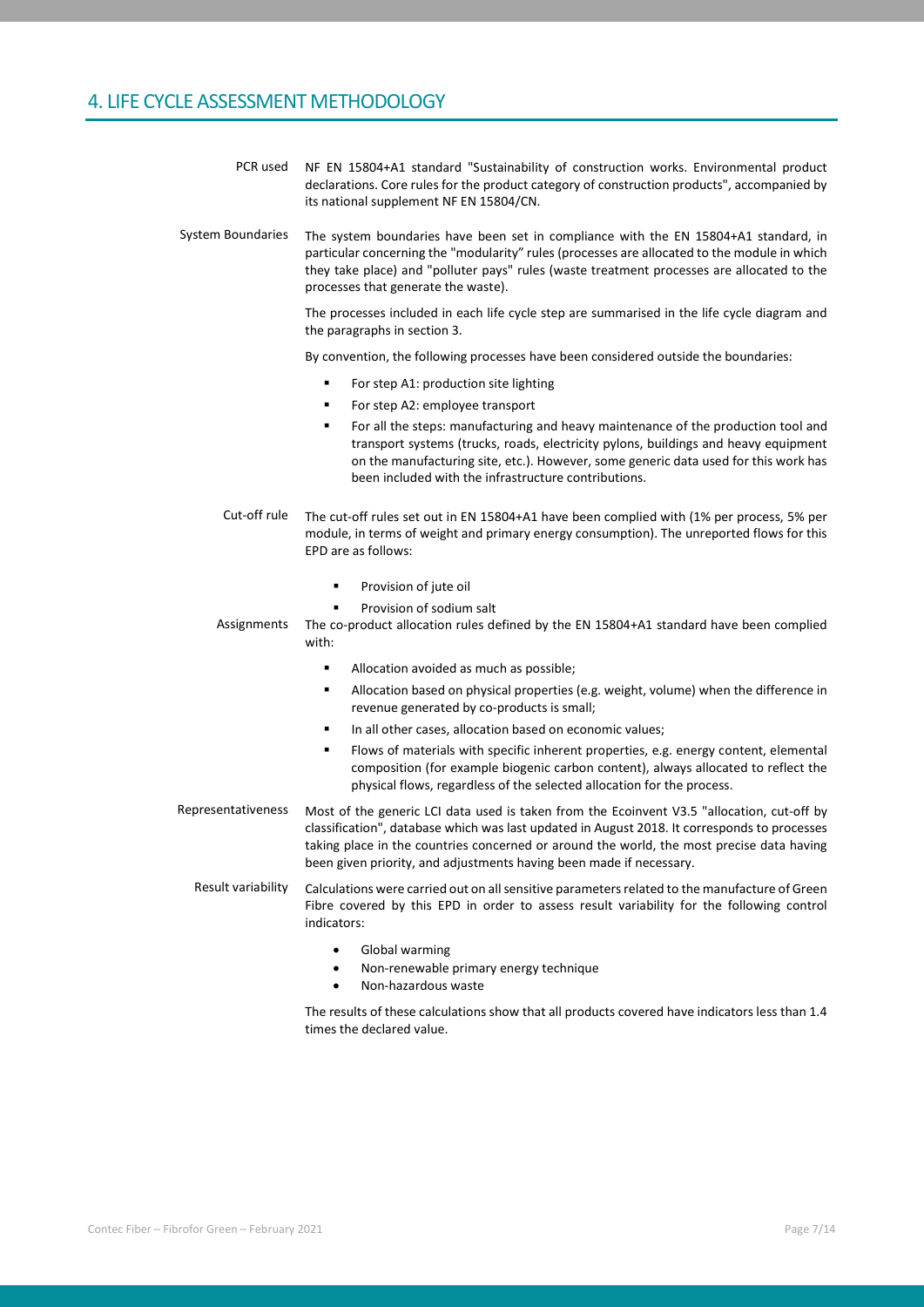## 5. LIFE CYCLE IMPACT ASSESSMENT RESULTS

#### TABLE 1 - PARAMETERS DESCRIBING ENVIRONMENTAL IMPACTS

|                     |                                                               |                                       | A1-A3 - Production step |                              | Implementation step           | A4-A5 -                                    |                        |                                         |                                          | B - Use step                  |                                      |                                     |                   |                                    |                  |                          |                           |                                                      |
|---------------------|---------------------------------------------------------------|---------------------------------------|-------------------------|------------------------------|-------------------------------|--------------------------------------------|------------------------|-----------------------------------------|------------------------------------------|-------------------------------|--------------------------------------|-------------------------------------|-------------------|------------------------------------|------------------|--------------------------|---------------------------|------------------------------------------------------|
|                     |                                                               | Raw material<br>supply<br>$\lambda$ 1 | Transport<br>$\lambda$  | Production<br>$\overline{A}$ | - Transport<br>$\overline{A}$ | A5 - Construction-<br>installation process | Use<br>$\sim$<br>$\Xi$ | Maintenance<br>$\sim$<br>B <sub>2</sub> | Repair<br>$\mathbf{r}$<br>B <sub>3</sub> | Replacement<br>B <sub>4</sub> | Rehabilitation<br>$\mathbf{r}$<br>B5 | use<br>Energy<br>$\mathbf{I}$<br>86 | - Water Use<br>B7 | C1 - Demolition-<br>deconstruction | - Transport<br>S | C3 - Waste<br>processing | C4 - Waste<br>elimination | D - Benefits and burdens<br>beyond system boundaries |
| ⑥                   | Global warming<br>in eq. kg CO <sub>2</sub> /FU               | 6.75E-01                              | 1.06E-01                | $1.03E + 00$                 | MNA                           | MNA                                        | MNA                    | MNA                                     | MNA                                      | MNA                           | MNA                                  | MNA                                 | MNA               | MNA                                | MNA              | MNA                      | MNA                       | MNA                                                  |
| ⊕                   | Ozone layer depletion<br>in eq. kg CFC 11/FU                  | 3.20E-07                              | 1.83E-08                | 1.10E-07                     | <b>MNA</b>                    | <b>MNA</b>                                 | <b>MNA</b>             | <b>MNA</b>                              | <b>MNA</b>                               | <b>MNA</b>                    | <b>MNA</b>                           | <b>MNA</b>                          | <b>MNA</b>        | <b>MNA</b>                         | <b>MNA</b>       | <b>MNA</b>               | <b>MNA</b>                | <b>MNA</b>                                           |
| - 93<br>333         | Soil and water acidification<br>in eq. kg SO <sub>2</sub> /FU | 8.62E-03                              | 1.24E-03                | 8.50E-03                     | <b>MNA</b>                    | <b>MNA</b>                                 | <b>MNA</b>             | <b>MNA</b>                              | <b>MNA</b>                               | <b>MNA</b>                    | <b>MNA</b>                           | <b>MNA</b>                          | <b>MNA</b>        | <b>MNA</b>                         | <b>MNA</b>       | <b>MNA</b>               | <b>MNA</b>                | <b>MNA</b>                                           |
| ఆ                   | Eutrophication<br>in eq. kg $PO43$ /FU                        | 1.16E-03                              | 1.15E-04                | 1.30E-03                     | <b>MNA</b>                    | MNA                                        | <b>MNA</b>             | <b>MNA</b>                              | MNA                                      | <b>MNA</b>                    | <b>MNA</b>                           | <b>MNA</b>                          | <b>MNA</b>        | <b>MNA</b>                         | MNA              | <b>MNA</b>               | <b>MNA</b>                | MNA                                                  |
| 5500<br>ш           | Photochemical ozone formation<br>in eq. kg Ethene/FU          | 4.18E-04                              | 5.03E-05                | 3.60E-04                     | <b>MNA</b>                    | <b>MNA</b>                                 | <b>MNA</b>             | <b>MNA</b>                              | <b>MNA</b>                               | MNA                           | <b>MNA</b>                           | <b>MNA</b>                          | MNA               | MNA                                | <b>MNA</b>       | MNA                      | <b>MNA</b>                | MNA                                                  |
| $\overline{\circ}$  | Abiotic resource depletion - elements<br>in eq. kg Sb /FU     | 3.37E-06                              | 1.93E-07                | 1.37E-06                     | <b>MNA</b>                    | <b>MNA</b>                                 | <b>MNA</b>             | <b>MNA</b>                              | <b>MNA</b>                               | MNA                           | <b>MNA</b>                           | <b>MNA</b>                          | <b>MNA</b>        | <b>MNA</b>                         | <b>MNA</b>       | MNA                      | <b>MNA</b>                | <b>MNA</b>                                           |
| $\circ$             | Abiotic resource depletion - fossil fuels<br>in MJ PCI /FU    | 3.89E+01                              | 1.59E+00                | $1.72E + 01$                 | <b>MNA</b>                    | <b>MNA</b>                                 | <b>MNA</b>             | <b>MNA</b>                              | <b>MNA</b>                               | <b>MNA</b>                    | <b>MNA</b>                           | <b>MNA</b>                          | <b>MNA</b>        | <b>MNA</b>                         | <b>MNA</b>       | <b>MNA</b>               | <b>MNA</b>                | <b>MNA</b>                                           |
| <b>Windows</b><br>ю | Air Pollution<br>in $m^3$ /FU                                 | $1.15E + 02$                          | 1.29E+01                | $1.34E + 02$                 | <b>MNA</b>                    | <b>MNA</b>                                 | <b>MNA</b>             | <b>MNA</b>                              | <b>MNA</b>                               | MNA                           | <b>MNA</b>                           | <b>MNA</b>                          | <b>MNA</b>        | <b>MNA</b>                         | <b>MNA</b>       | MNA                      | <b>MNA</b>                | <b>MNA</b>                                           |
| ĽB                  | Water pollution<br>in $m^3$ /FU                               | 4.70E-01                              | 1.99E-01                | 1.05E+00                     | <b>MNA</b>                    | MNA                                        | <b>MNA</b>             | <b>MNA</b>                              | <b>MNA</b>                               | MNA                           | <b>MNA</b>                           | <b>MNA</b>                          | MNA               | MNA                                | <b>MNA</b>       | MNA                      | <b>MNA</b>                | <b>MNA</b>                                           |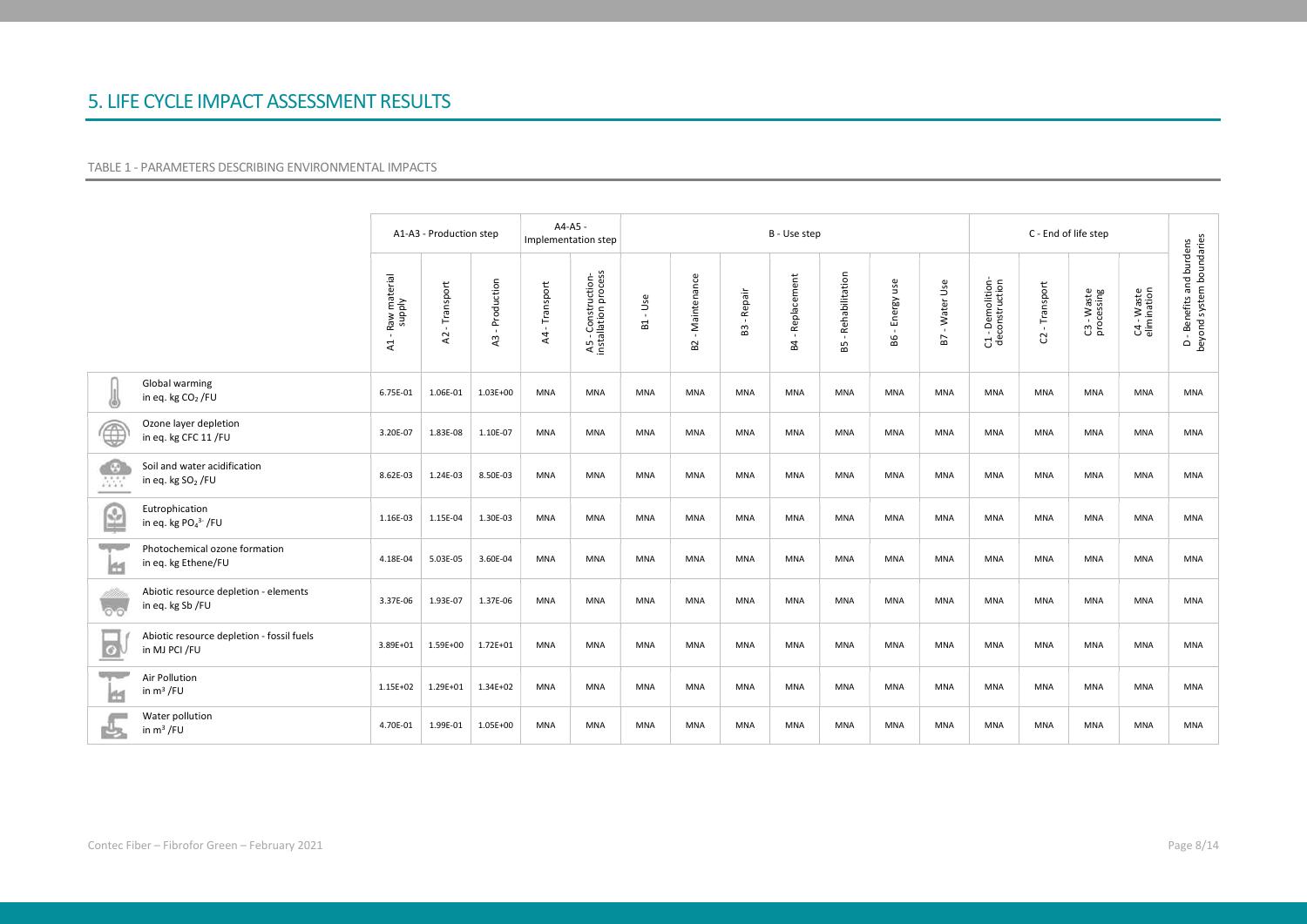|                                                                                                                                                                           |                                                  | A1-A3 - Production step     |                                              |                               | $A4-A5 -$<br>Implementation step           |                                       |                                    |                                          | B - Use step      |                        |                                                 |                   |                                    |                  |                          |                           |                                                      |
|---------------------------------------------------------------------------------------------------------------------------------------------------------------------------|--------------------------------------------------|-----------------------------|----------------------------------------------|-------------------------------|--------------------------------------------|---------------------------------------|------------------------------------|------------------------------------------|-------------------|------------------------|-------------------------------------------------|-------------------|------------------------------------|------------------|--------------------------|---------------------------|------------------------------------------------------|
|                                                                                                                                                                           | Raw material<br>supply<br>- 11<br>$\overline{A}$ | Transport<br>$\overline{a}$ | Production<br>$\mathbf{I}$<br>$\overline{a}$ | - Transport<br>$\overline{A}$ | A5 - Construction-<br>installation process | Use<br>$\mathbf{I}$<br>$\overline{a}$ | Maintenance<br>$\mathcal{A}$<br>B2 | Repair<br>$\overline{\phantom{a}}$<br>63 | Replacement<br>P4 | - Rehabilitation<br>85 | use<br>Energy<br>$\overline{\phantom{a}}$<br>B6 | - Water Use<br>B7 | C1 - Demolition-<br>deconstruction | - Transport<br>G | C3 - Waste<br>processing | C4 - Waste<br>elimination | D - Benefits and burdens<br>beyond system boundaries |
| Use of renewable primary energy, excluding<br>renewable primary energy resources used as raw<br>materials<br>procédé in MJ /FU                                            | 4.96E-01                                         | 2.58E-02                    | 5.49E-01                                     | MNA                           | <b>MNA</b>                                 | <b>MNA</b>                            | <b>MNA</b>                         | <b>MNA</b>                               | <b>MNA</b>        | <b>MNA</b>             | <b>MNA</b>                                      | <b>MNA</b>        | <b>MNA</b>                         | <b>MNA</b>       | <b>MNA</b>               | <b>MNA</b>                | <b>MNA</b>                                           |
| Use of renewable primary energy resources as raw<br>materials<br>matière<br>in MJ /FU                                                                                     | 1.56E+01                                         | $0.00E + 00$                | 1.80E+01                                     | <b>MNA</b>                    | <b>MNA</b>                                 | <b>MNA</b>                            | <b>MNA</b>                         | <b>MNA</b>                               | <b>MNA</b>        | <b>MNA</b>             | <b>MNA</b>                                      | <b>MNA</b>        | <b>MNA</b>                         | <b>MNA</b>       | <b>MNA</b>               | <b>MNA</b>                | MNA                                                  |
| Total use of renewable primary energy resources<br>(primary energy and primary energy resources<br>Q<br>used as raw materials)<br>in MJ /FU<br>total                      | $1.61E + 01$                                     | 2.58E-02                    | 1.85E+01                                     | <b>MNA</b>                    | <b>MNA</b>                                 | <b>MNA</b>                            | <b>MNA</b>                         | <b>MNA</b>                               | <b>MNA</b>        | <b>MNA</b>             | <b>MNA</b>                                      | <b>MNA</b>        | <b>MNA</b>                         | <b>MNA</b>       | <b>MNA</b>               | <b>MNA</b>                | <b>MNA</b>                                           |
| Use of non-renewable primary energy, excluding<br>$\overline{\bullet}$<br>non-renewable primary energy resources used as<br>raw materials<br>in MJ /FU<br>procédé         | 3.89E+01                                         | $1.62E + 00$                | 1.85E+01                                     | <b>MNA</b>                    | <b>MNA</b>                                 | <b>MNA</b>                            | <b>MNA</b>                         | <b>MNA</b>                               | <b>MNA</b>        | <b>MNA</b>             | <b>MNA</b>                                      | <b>MNA</b>        | <b>MNA</b>                         | <b>MNA</b>       | <b>MNA</b>               | <b>MNA</b>                | <b>MNA</b>                                           |
| Use of non-renewable primary energy resources as<br>$\frac{1}{\omega}$<br>raw materials<br>in MJ /FU                                                                      | 3.64E-01                                         | $0.00E + 00$                | 5.01E-01                                     | MNA                           | <b>MNA</b>                                 | <b>MNA</b>                            | <b>MNA</b>                         | <b>MNA</b>                               | <b>MNA</b>        | <b>MNA</b>             | <b>MNA</b>                                      | <b>MNA</b>        | <b>MNA</b>                         | <b>MNA</b>       | MNA                      | <b>MNA</b>                | <b>MNA</b>                                           |
| Total use of non-renewable primary energy<br>resources (primary energy and primary energy<br>$\overline{\circ}$<br>resources used as raw materials)<br>in MJ /FU<br>total | 3.93E+01                                         | $1.62E + 00$                | 1.90E+01                                     | <b>MNA</b>                    | <b>MNA</b>                                 | <b>MNA</b>                            | <b>MNA</b>                         | <b>MNA</b>                               | <b>MNA</b>        | <b>MNA</b>             | <b>MNA</b>                                      | <b>MNA</b>        | <b>MNA</b>                         | <b>MNA</b>       | <b>MNA</b>               | <b>MNA</b>                | <b>MNA</b>                                           |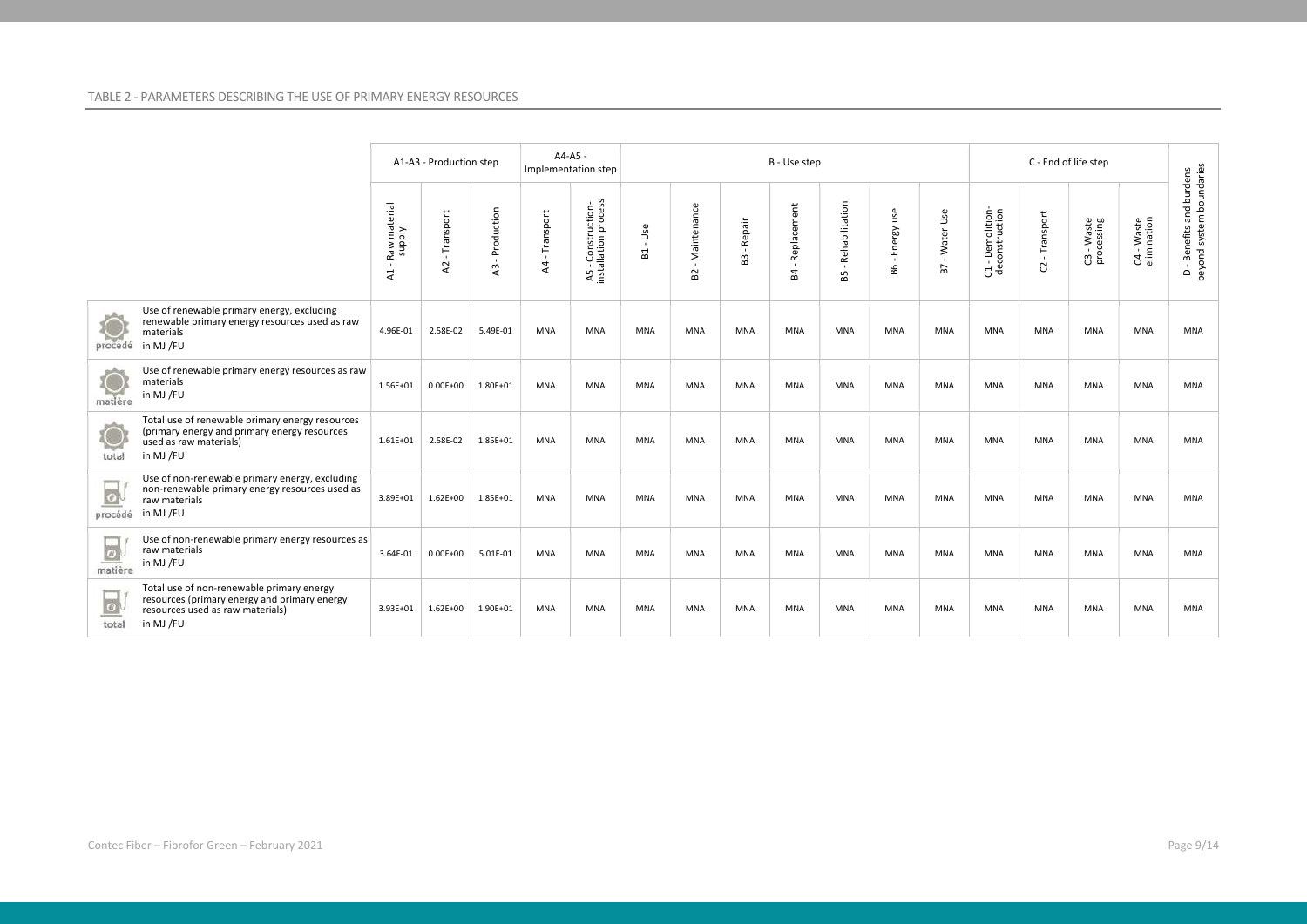#### TABLE 3 - PARAMETERS DESCRIBING THE USE OF SECONDARY MATERIALS AND ENERGY RESOURCES AND WATER USE

|                                                            |                                          | A1-A3 - Production step        |                  |                                             | $A4-A5 -$<br>Implementation step          |                                |                              |              | B - Use step                |                                      |                     |                   |                                    |                |                          |                             |                                                      |
|------------------------------------------------------------|------------------------------------------|--------------------------------|------------------|---------------------------------------------|-------------------------------------------|--------------------------------|------------------------------|--------------|-----------------------------|--------------------------------------|---------------------|-------------------|------------------------------------|----------------|--------------------------|-----------------------------|------------------------------------------------------|
|                                                            | Raw material<br>supply<br>$\overline{A}$ | Transport<br>- 11<br>$\lambda$ | Production<br>A3 | Transport<br>$\mathbf{I}$<br>A <sub>4</sub> | A5 - Construction-<br>nstallation process | Use<br>$\blacksquare$<br>$\Xi$ | - Maintenance<br>$_{\rm B2}$ | Repair<br>B3 | Replacement<br>$\mathbf{g}$ | Rehabilitation<br>$\mathbf{L}$<br>85 | use<br>Energy<br>98 | - Water Use<br>B7 | C1 - Demolition-<br>deconstruction | Transport<br>S | C3 - Waste<br>processing | $CA - Waste$<br>elimination | D - Benefits and burdens<br>beyond system boundaries |
| $\ddot{\bullet}$<br>Use of secondary material<br>in MJ /FU | $0.00E + 00$                             | $0.00E + 00$                   | $0.00E + 00$     | <b>MNA</b>                                  | <b>MNA</b>                                | <b>MNA</b>                     | <b>MNA</b>                   | <b>MNA</b>   | <b>MNA</b>                  | MNA                                  | <b>MNA</b>          | <b>MNA</b>        | <b>MNA</b>                         | <b>MNA</b>     | MNA                      | <b>MNA</b>                  | <b>MNA</b>                                           |
| Use of renewable secondary fuels<br>G<br>in MJ /FU         | $0.00E + 00$                             | $0.00E + 00$                   | $0.00E + 00$     | <b>MNA</b>                                  | <b>MNA</b>                                | <b>MNA</b>                     | <b>MNA</b>                   | <b>MNA</b>   | MNA                         | MNA                                  | <b>MNA</b>          | <b>MNA</b>        | <b>MNA</b>                         | <b>MNA</b>     | MNA                      | <b>MNA</b>                  | <b>MNA</b>                                           |
| Use of non-renewable secondary fuels<br>包<br>in MJ /FU     | $0.00E + 00$                             | $0.00E + 00$                   | $0.00E + 00$     | <b>MNA</b>                                  | <b>MNA</b>                                | <b>MNA</b>                     | <b>MNA</b>                   | <b>MNA</b>   | MNA                         | MNA                                  | <b>MNA</b>          | <b>MNA</b>        | <b>MNA</b>                         | <b>MNA</b>     | MNA                      | <b>MNA</b>                  | <b>MNA</b>                                           |
| Net fresh water use<br>$\gamma$<br>in $m^3$ /FU            | 7.81E-03                                 | 2.43E-04                       | 1.63E-02         | <b>MNA</b>                                  | <b>MNA</b>                                | <b>MNA</b>                     | <b>MNA</b>                   | <b>MNA</b>   | <b>MNA</b>                  | <b>MNA</b>                           | <b>MNA</b>          | <b>MNA</b>        | <b>MNA</b>                         | <b>MNA</b>     | <b>MNA</b>               | <b>MNA</b>                  | <b>MNA</b>                                           |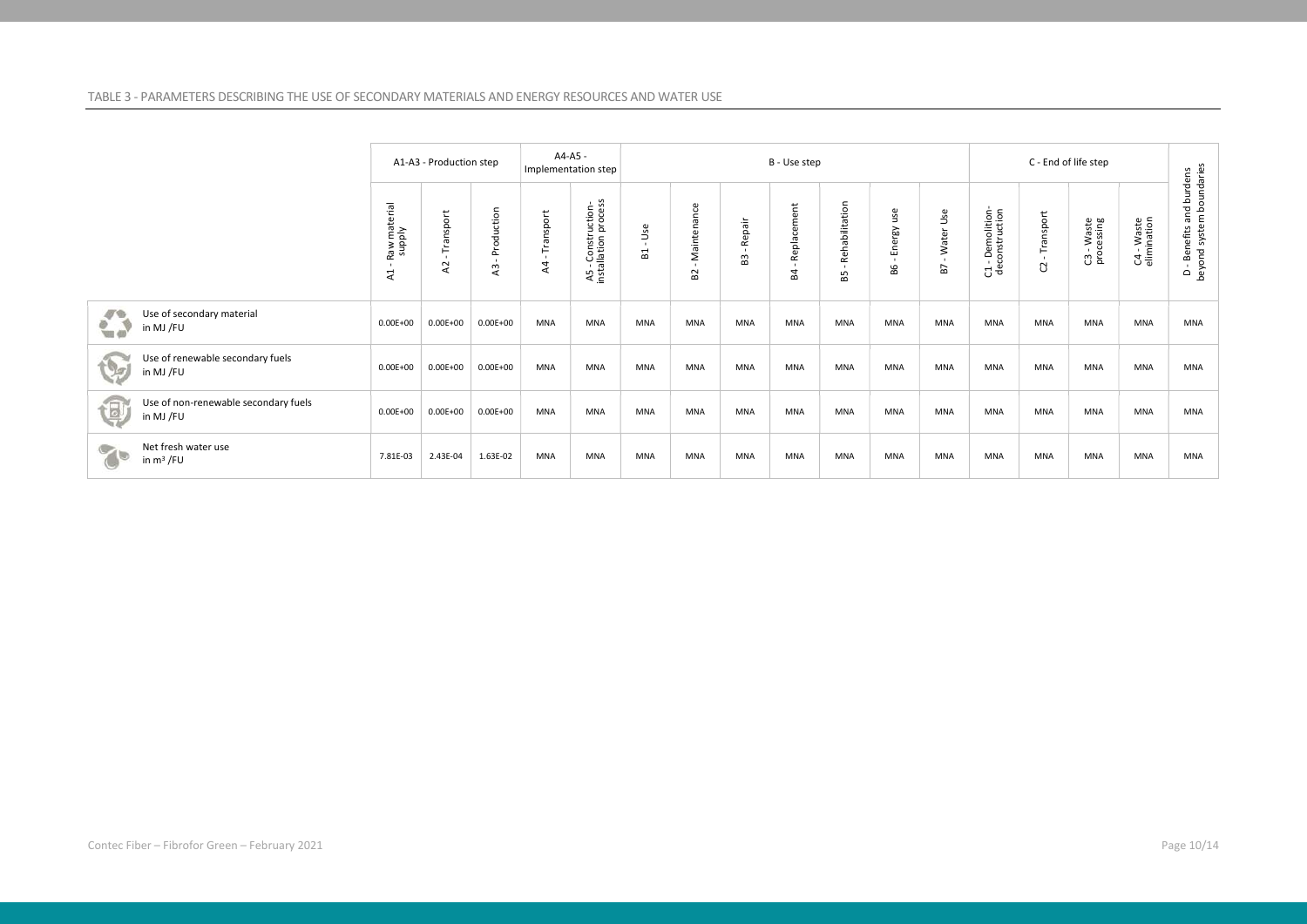#### TABLE 4 - OTHER ENVIRONMENTAL INFORMATION DESCRIBING WASTE CATEGORIES

|                |                                             |                                       | A1-A3 - Production step     |                             |                             | A4-A5 -<br>C - End of life step<br>B - Use step<br>Implementation step |                                                 |                                               |              |                           |                      |                     |                    |                                                      |                |                          |                             |                                                         |
|----------------|---------------------------------------------|---------------------------------------|-----------------------------|-----------------------------|-----------------------------|------------------------------------------------------------------------|-------------------------------------------------|-----------------------------------------------|--------------|---------------------------|----------------------|---------------------|--------------------|------------------------------------------------------|----------------|--------------------------|-----------------------------|---------------------------------------------------------|
|                |                                             | Raw material<br>supply<br>$\lambda$ 1 | Transport<br>$\overline{a}$ | uction<br>ъo<br>$\sim$<br>2 | Transport<br>$\overline{4}$ | A5 - Construction-<br>installation process                             | ္တစ္<br>$\supset$<br>$\blacksquare$<br>$\infty$ | Maintenance<br>$\mathbf{r}$<br>B <sub>2</sub> | Repair<br>R3 | ent<br>놂<br>Replace<br>54 | Rehabilitation<br>59 | use<br>Energy<br>98 | Use<br>Water<br>B7 | Demolition-<br>construction<br>$\frac{1}{\text{de}}$ | Transport<br>G | C3 - Waste<br>processing | $CA - Waste$<br>elimination | - Benefits and burdens<br>yond system boundaries<br>ு இ |
| $ \mathbb{A} $ | Eliminated hazardous waste<br>in kg /FU     | 1.52E-01                              | 1.23E-03                    | 4.46E-02                    | <b>MNA</b>                  | <b>MNA</b>                                                             | <b>MNA</b>                                      | <b>MNA</b>                                    | <b>MNA</b>   | <b>MNA</b>                | <b>MNA</b>           | <b>MNA</b>          | <b>MNA</b>         | <b>MNA</b>                                           | <b>MNA</b>     | MNA                      | MNA                         | <b>MNA</b>                                              |
|                | Eliminated non-hazardous waste<br>in kg /FU | 2.62E-01                              | 5.57E-02                    | 5.52E-01                    | <b>MNA</b>                  | <b>MNA</b>                                                             | <b>MNA</b>                                      | <b>MNA</b>                                    | <b>MNA</b>   | <b>MNA</b>                | <b>MNA</b>           | <b>MNA</b>          | <b>MNA</b>         | <b>MNA</b>                                           | <b>MNA</b>     | MNA                      | <b>MNA</b>                  | <b>MNA</b>                                              |
| $\sqrt{2}$     | Eliminated radioactive waste<br>in kg /FU   | 8.05E-05                              | 1.05E-05                    | 7.82E-05                    | <b>MNA</b>                  | <b>MNA</b>                                                             | MNA                                             | MNA                                           | <b>MNA</b>   | <b>MNA</b>                | <b>MNA</b>           | <b>MNA</b>          | MNA                | MNA                                                  | <b>MNA</b>     | MNA                      | MNA                         | <b>MNA</b>                                              |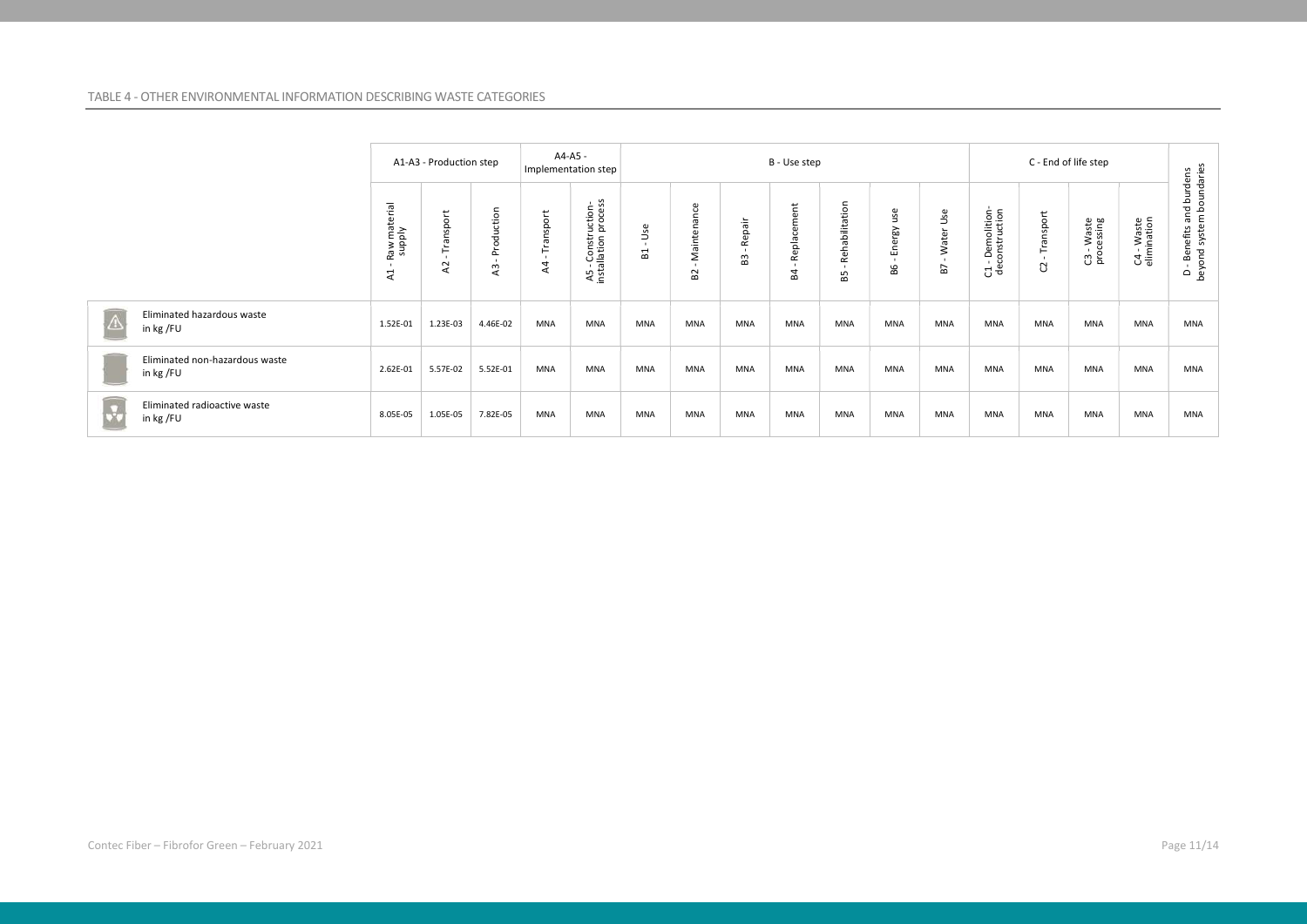|                                                                      |                                          |                                          | A1-A3 - Production step  |                           |                               | A4-A5 -<br>Implementation step             |                                |                                             |                                | B - Use step      |                                      |                                     |                                 |                                    |                 |                          |                           |                                                      |
|----------------------------------------------------------------------|------------------------------------------|------------------------------------------|--------------------------|---------------------------|-------------------------------|--------------------------------------------|--------------------------------|---------------------------------------------|--------------------------------|-------------------|--------------------------------------|-------------------------------------|---------------------------------|------------------------------------|-----------------|--------------------------|---------------------------|------------------------------------------------------|
|                                                                      |                                          | Raw material<br>supply<br>$\overline{a}$ | Transport<br>$_{\rm A2}$ | Production<br>$\,$ m<br>⋖ | - Transport<br>$\overline{A}$ | A5 - Construction-<br>installation process | Use<br>$\mathbf{r}$<br>$E_{1}$ | Maintenance<br>$\mathbf{u}$<br>$\mathbf{S}$ | Repair<br>$\blacksquare$<br>33 | Replacement<br>54 | Rehabilitation<br>$\mathbf{u}$<br>65 | use<br>Energy<br>$\mathbf{r}$<br>98 | Water Use<br>$\mathbf{r}$<br>B7 | C1 - Demolition-<br>deconstruction | Transport<br>S. | C3 - Waste<br>processing | C4 - Waste<br>elimination | D - Benefits and burdens<br>beyond system boundaries |
| $\rightarrow$<br>in kg /FU                                           | Components for reuse                     | $0.00E + 00$                             | $0.00E + 00$             | $0.00E + 00$              | <b>MNA</b>                    | <b>MNA</b>                                 | <b>MNA</b>                     | <b>MNA</b>                                  | <b>MNA</b>                     | MNA               | <b>MNA</b>                           | <b>MNA</b>                          | <b>MNA</b>                      | <b>MNA</b>                         | <b>MNA</b>      | <b>MNA</b>               | <b>MNA</b>                | <b>MNA</b>                                           |
| $\mathcal{H}_{\mathcal{A}}^{\mathcal{P}_{\mathcal{B}}}$<br>in kg /FU | Materials for recycling                  | $0.00E + 00$                             | $0.00E + 00$             | 1.72E-02                  | MNA                           | <b>MNA</b>                                 | <b>MNA</b>                     | <b>MNA</b>                                  | <b>MNA</b>                     | <b>MNA</b>        | <b>MNA</b>                           | <b>MNA</b>                          | <b>MNA</b>                      | <b>MNA</b>                         | <b>MNA</b>      | <b>MNA</b>               | <b>MNA</b>                | <b>MNA</b>                                           |
| $\rightarrow$<br>in kg /FU                                           | Materials for energy recovery            | $0.00E + 00$                             | $0.00E + 00$             | $0.00E + 00$              | <b>MNA</b>                    | <b>MNA</b>                                 | <b>MNA</b>                     | <b>MNA</b>                                  | <b>MNA</b>                     | MNA               | <b>MNA</b>                           | <b>MNA</b>                          | <b>MNA</b>                      | <b>MNA</b>                         | <b>MNA</b>      | <b>MNA</b>               | MNA                       | <b>MNA</b>                                           |
| $\overline{\circ}$<br>in MJ /FU                                      | Externally supplied energy - electricity | $0.00E + 00$                             | $0.00E + 00$             | $0.00E + 00$              | <b>MNA</b>                    | <b>MNA</b>                                 | <b>MNA</b>                     | MNA                                         | <b>MNA</b>                     | MNA               | <b>MNA</b>                           | <b>MNA</b>                          | MNA                             | <b>MNA</b>                         | <b>MNA</b>      | MNA                      | <b>MNA</b>                | MNA                                                  |
| in MJ /FU                                                            | Externally supplied energy - steam       | $0.00E + 00$                             | $0.00E + 00$             | 1.86E-01                  | MNA                           | <b>MNA</b>                                 | <b>MNA</b>                     | MNA                                         | <b>MNA</b>                     | MNA               | MNA                                  | <b>MNA</b>                          | MNA                             | <b>MNA</b>                         | <b>MNA</b>      | MNA                      | <b>MNA</b>                | MNA                                                  |
| in MJ /FU                                                            | Externally supplied energy - gas         | $0.00E + 00$                             | $0.00E + 00$             | $0.00E + 00$              | <b>MNA</b>                    | <b>MNA</b>                                 | <b>MNA</b>                     | MNA                                         | <b>MNA</b>                     | MNA               | MNA                                  | <b>MNA</b>                          | MNA                             | <b>MNA</b>                         | <b>MNA</b>      | MNA                      | <b>MNA</b>                | <b>MNA</b>                                           |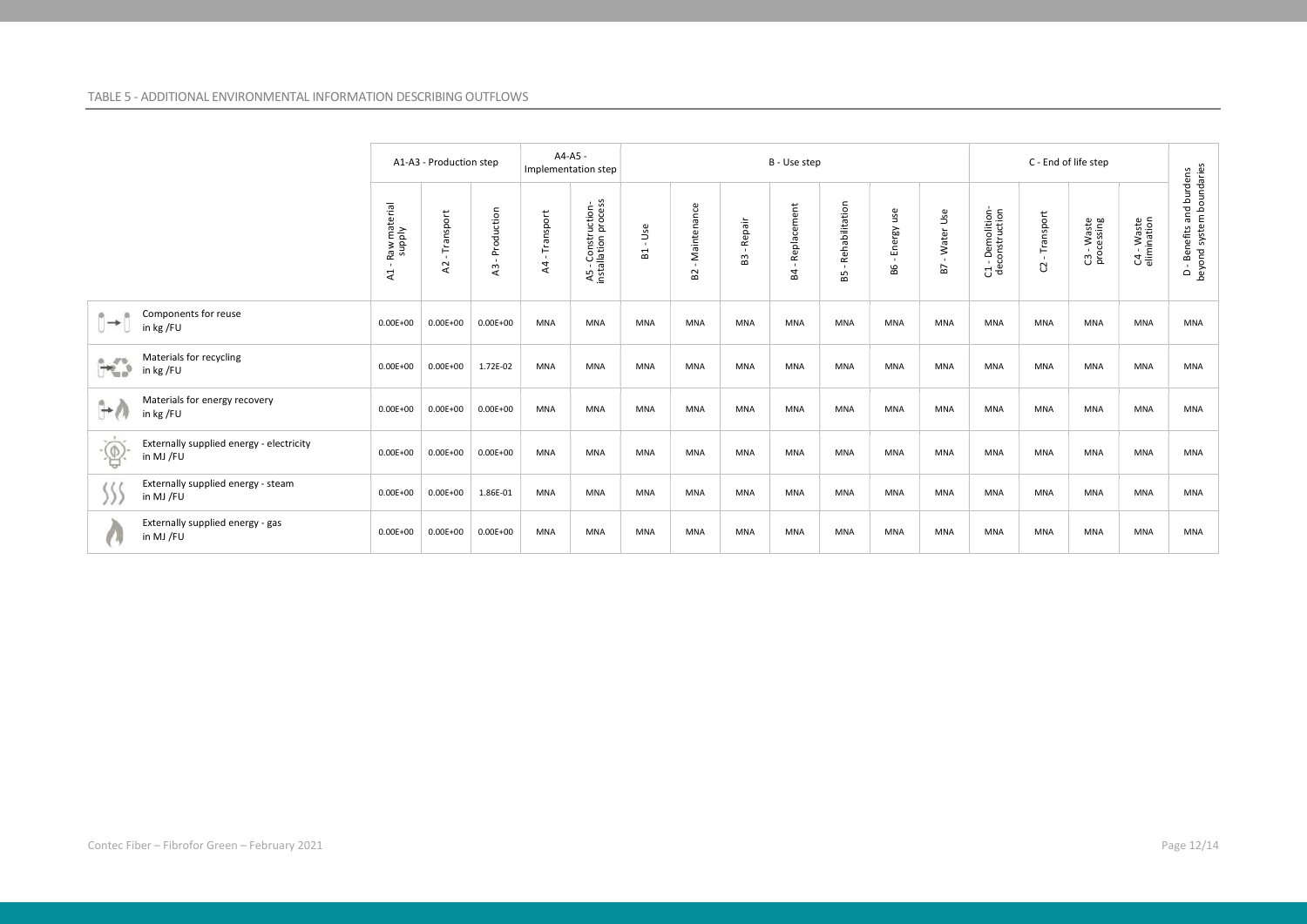#### TABLE 6 - SUMMARY OF ENVIRONMENTAL PARAMETERS AND INFORMATION

| Parameter/information                                                                                                         | Unit              | <b>TOTAL</b><br>Production<br>step | <b>TOTAL</b><br>Implementa<br>tion step | <b>TOTAL</b><br>Use step | <b>TOTAL</b><br>End of Life<br>step | <b>TOTAL</b><br>$A1-A3$ | Module D   |
|-------------------------------------------------------------------------------------------------------------------------------|-------------------|------------------------------------|-----------------------------------------|--------------------------|-------------------------------------|-------------------------|------------|
| ■ Environmental Impacts                                                                                                       |                   |                                    |                                         |                          |                                     |                         |            |
| Global warming                                                                                                                | eq. kg $CO2$ /FU  | 1.81E+00                           | MNA                                     | <b>MNA</b>               | <b>MNA</b>                          | 1.81E+00                | <b>MNA</b> |
| Ozone layer depletion                                                                                                         | eq. kg CFC 11/FU  | 4.48E-07                           | <b>MNA</b>                              | <b>MNA</b>               | <b>MNA</b>                          | 4.48E-07                | <b>MNA</b> |
| Soil and water acidification                                                                                                  | eq. kg $SO2$ /FU  | 1.84E-02                           | <b>MNA</b>                              | <b>MNA</b>               | <b>MNA</b>                          | 1.84E-02                | <b>MNA</b> |
| Eutrophication                                                                                                                | eq. kg $PO43$ /FU | 2.57E-03                           | MNA                                     | MNA                      | MNA                                 | 2.57E-03                | <b>MNA</b> |
| Photochemical ozone formation                                                                                                 | eq. kg Ethene/FU  | 8.28E-04                           | MNA                                     | MNA                      | MNA                                 | 8.28E-04                | <b>MNA</b> |
| Abiotic resource depletion - elements                                                                                         | eq. kg Sb /FU     | 4.93E-06                           | MNA                                     | MNA                      | MNA                                 | 4.93E-06                | <b>MNA</b> |
| Abiotic resource depletion - fossil fuels                                                                                     | MJ PCI /FU        | 5.77E+01                           | MNA                                     | <b>MNA</b>               | <b>MNA</b>                          | 5.77E+01                | MNA        |
| Air Pollution                                                                                                                 | $m3$ /FU          | $2.62E + 02$                       | MNA                                     | <b>MNA</b>               | MNA                                 | $2.62E + 02$            | MNA        |
| Water pollution                                                                                                               | $m3$ /FU          | $1.72E + 00$                       | MNA                                     | <b>MNA</b>               | MNA                                 | 1.72E+00                | <b>MNA</b> |
| ■ Use of primary energy resources                                                                                             |                   |                                    |                                         |                          |                                     |                         |            |
| Use of renewable primary energy, excluding renewable<br>primary energy resources used as raw materials                        | MJ/FU             | 1.07E+00                           | <b>MNA</b>                              | <b>MNA</b>               | <b>MNA</b>                          | $1.07E + 00$            | <b>MNA</b> |
| Use of renewable primary energy resources as raw<br>materials                                                                 | MJ/FU             | 3.36E+01                           | MNA                                     | MNA                      | MNA                                 | 3.36E+01                | <b>MNA</b> |
| Total use of renewable primary energy resources<br>(primary energy and primary energy resources used as<br>raw materials)     | MJ/FU             | 3.47E+01                           | <b>MNA</b>                              | <b>MNA</b>               | <b>MNA</b>                          | 3.47E+01                | <b>MNA</b> |
| Use of non-renewable primary energy, excluding non-<br>renewable primary energy resources used as raw<br>materials            | MJ/FU             | $5.91E+01$                         | MNA                                     | MNA                      | MNA                                 | $5.91E + 01$            | <b>MNA</b> |
| Use of non-renewable primary energy resources as raw<br>materials                                                             | MJ/FU             | 8.65E-01                           | <b>MNA</b>                              | <b>MNA</b>               | MNA                                 | 8.65E-01                | <b>MNA</b> |
| Total use of non-renewable primary energy resources<br>(primary energy and primary energy resources used as<br>raw materials) | MJ/FU             | 5.99E+01                           | <b>MNA</b>                              | <b>MNA</b>               | <b>MNA</b>                          | 5.99E+01                | <b>MNA</b> |
| ■ Use of secondary resources and water                                                                                        |                   |                                    |                                         |                          |                                     |                         |            |
| Use of secondary material                                                                                                     | kg/FU             | $0.00E + 00$                       | MNA                                     | <b>MNA</b>               | <b>MNA</b>                          | $0.00E + 00$            | <b>MNA</b> |
| Use of renewable secondary fuels                                                                                              | MJ/FU             | $0.00E + 00$                       | <b>MNA</b>                              | <b>MNA</b>               | <b>MNA</b>                          | $0.00E + 00$            | MNA        |
| Use of non-renewable secondary fuels                                                                                          | MJ/FU             | $0.00E + 00$                       | <b>MNA</b>                              | <b>MNA</b>               | MNA                                 | $0.00E + 00$            | <b>MNA</b> |
| Net fresh water use                                                                                                           | $m3$ /FU          | 2.43E-02                           | MNA                                     | <b>MNA</b>               | <b>MNA</b>                          | 2.43E-02                | <b>MNA</b> |
| $\blacksquare$ Waste categories                                                                                               |                   |                                    |                                         |                          |                                     |                         |            |
| Eliminated hazardous waste                                                                                                    | kg/FU             | 1.98E-01                           | <b>MNA</b>                              | <b>MNA</b>               | <b>MNA</b>                          | 1.98E-01                | MNA        |
| Eliminated non-hazardous waste                                                                                                | kg/FU             | 8.69E-01                           | MNA                                     | MNA                      | MNA                                 | 8.69E-01                | MNA        |
| Eliminated radioactive waste                                                                                                  | kg/FU             | 1.69E-04                           | MNA                                     | MNA                      | MNA                                 | 1.69E-04                | MNA        |
| ■ Outgoing flows                                                                                                              |                   |                                    |                                         |                          |                                     |                         |            |
| Components for reuse                                                                                                          | kg/FU             | $0.00E + 00$                       | <b>MNA</b>                              | <b>MNA</b>               | <b>MNA</b>                          | $0.00E + 00$            | MNA        |
| Materials for recycling                                                                                                       | kg/FU             | 1.72E-02                           | MNA                                     | MNA                      | MNA                                 | 1.72E-02                | MNA        |
| Materials for energy recovery                                                                                                 | kg/FU             | $0.00E + 00$                       | MNA                                     | <b>MNA</b>               | <b>MNA</b>                          | $0.00E + 00$            | MNA        |
| Externally supplied energy - electricity                                                                                      | MJ/FU             | $0.00E + 00$                       | MNA                                     | MNA                      | MNA                                 | $0.00E + 00$            | MNA        |
| Externally supplied energy - steam                                                                                            | MJ/FU             | 1.86E-01                           | MNA                                     | MNA                      | MNA                                 | 1.86E-01                | MNA        |
| Externally supplied energy - gas                                                                                              | MJ/FU             | $0.00E + 00$                       | MNA                                     | MNA                      | MNA                                 | $0.00E + 00$            | MNA        |